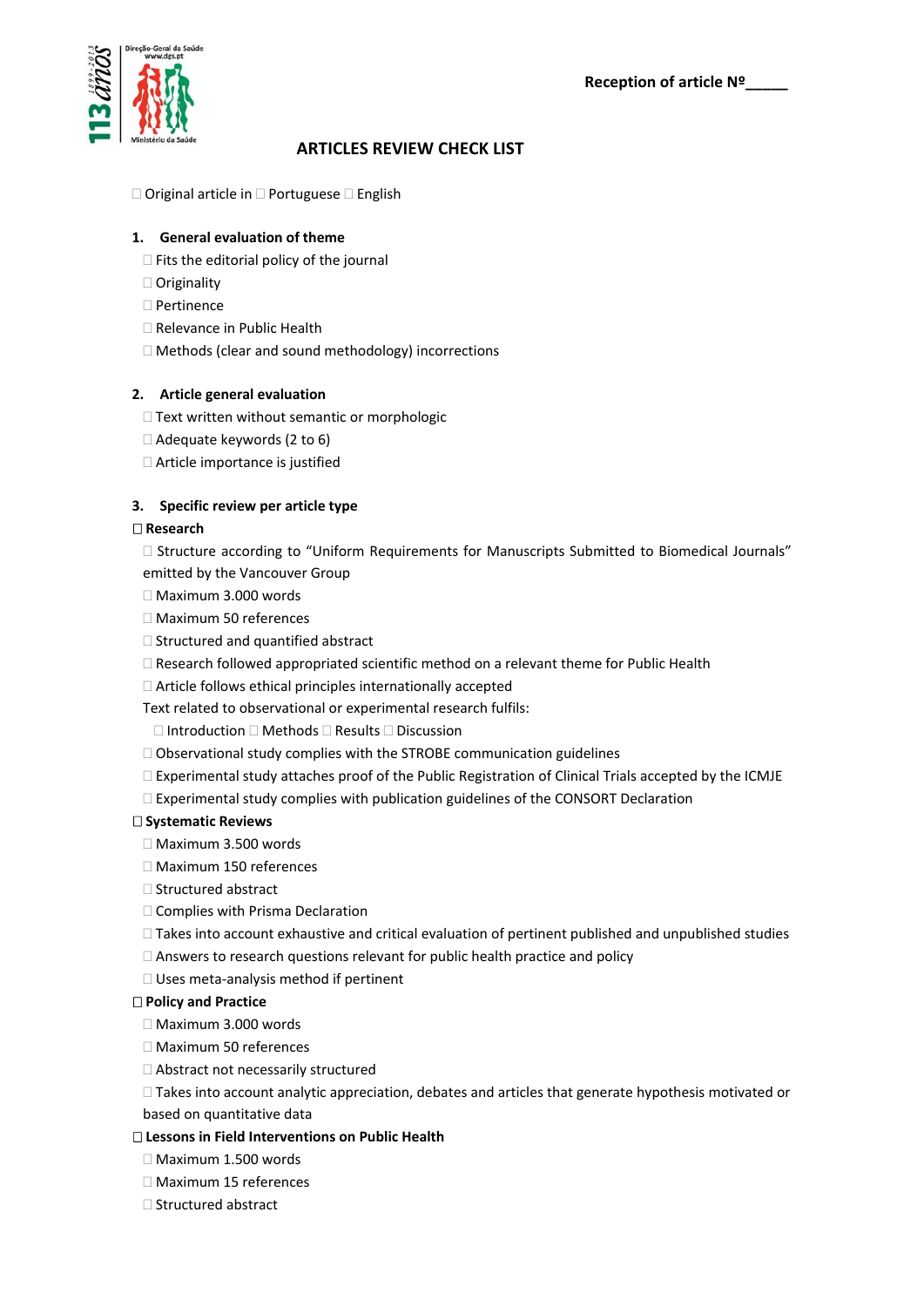

# **ARTICLES REVIEW CHECK LIST**

- Maximum limit of 1 table and 1 figure
- $\square$  Describes experience and practice acquired in the resolution of specific problems in public health
- $\Box$  Provides a convincing evidence of the obtained effect
- $\square$  Fits the theme briefly
- $\Box$  Reference to resources, sources of information and data from the, participants
- $\Box$  Describes how the need of intervention/action was identified, who proposed the intervention and which factors were taken into account in its selection
- $\Box$  Description of the problem in terms of person, place and time, indicates how it was observed or measured
- $\Box$  Describes changes made, how they were implemented and by whom
- $\Box$  Describes the impact of the intervention in the specific problem: was it monitored or evaluated? How? If not, why?
- $\Box$  Discussion of the single aspects of the work and results, limitations, generalization hypothesis and further steps
- $\Box$  Discussion of the role of chance, leadership and management of the developed work

## **Perspectives**

- □ Maximum 3.000 words
- Maximum 50 references
- Critical or explanatory analysis on relevant themes in public health, based on quantitative data

#### **Comments**

- Maximum 1.500 words
- Maximum 6 references
- $\Box$  Includes discussion, hypothesis or relevant points of view on public health
- $\Box$  There is reasoning on quantitative data

## **Editorials**

- Maximum 800 words
- Maximum 12 references

## **1. Tables and Figures**

## **i) Tables and Figures**

 $\Box$  Maximum number of 8 (tables + figures) or maximum number of 1 figure + 1 table in articles on Lessons in Field Interventions on Public Health

 $\Box$  No repeated or redundant information is transmitted in a figure and/or a table or vice versa

 $\Box$  All illustrations (tables; figures, including maps) are numbered following the order of mention and include an adequate title or legend

- $\square$  Tables are identified by number and title (over)
- $\Box$  Figures are identified by number and legend (under)

## **ii) Figures: maps**

Created from the source http: //www.un.org/Depts/Cartographic/english/htmain.htm

Created from the source http**://**www.unsalb.org

Created from the source http://apps.who.int/tools/geoserver

File EPS (*Encapsulated PostScript*) submitted